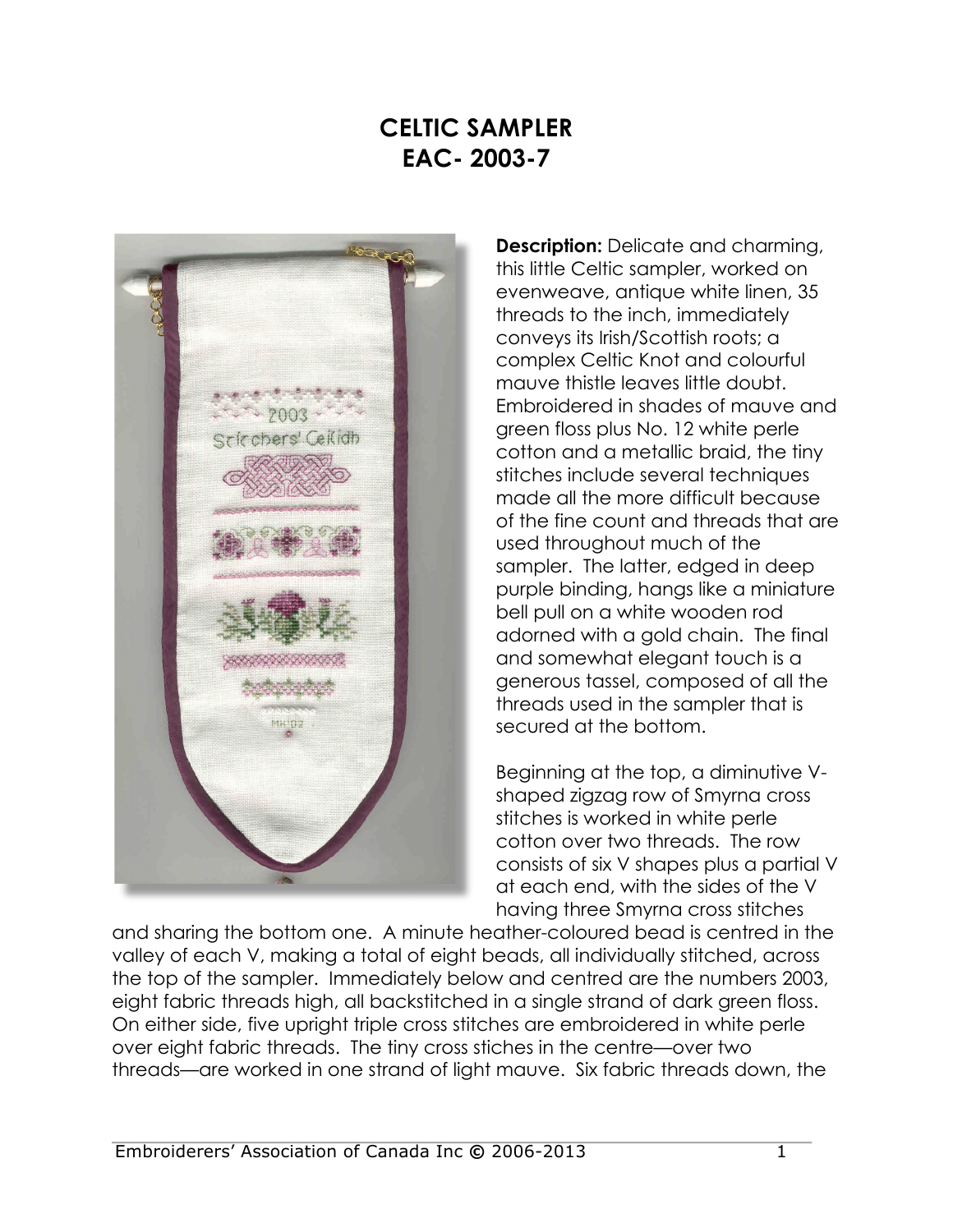third band is comprised of the words "Stitchers' Ceilidh". It is all back stitched over two threads and is the same height and colour as the date.

Directly below is a readily recognizable Celtic Knot, some 24 fabric threads high and backstitched in single strands of medium and dark mauves that fill the width of this little sampler.

Following are stunning little sparkling rows of cross stitch over two threads which are enhanced with ribbon stitch and a tie down stitch, respectively worked in white perle, light mauve, single strand floss and mauve metallic braid. These rows border the top and bottom of a colourful beaded floral band. The latter is made up of three mauve flowers, each outlined in back stitch and accented with five tiny deep purple beads, complemented with light green back stitch leaves, tiny dark purple cross stich buds and two other light mauve back stitched small Celtic Knots.

The next band is a beautifully shaped Scottish thistle, including muted green foliage, a full blossom and buds in medium and dark mauves, which are all cross stitched in two strands of floss. All told, this motif at its highest point covers 32 fabric threads.

A decorative Herringbone stitch is worked over eight fabric threads in the next band. It is first stitched in a single strand of light mauve, followed by a darker shade of mauve, all of which is secured with upright cross tie down stitches in mauve metallic braid that further complement the above textures and accents.

The second last band is really a variation of the first. The V-shaped zigzag row of Smyrna cross stitch is worked in mauve perle rather than the white perle used previously. The upright triple cross stitches are in single strand light green floss with the tie down in mauve metallic braid. They are placed with the spaces, above and below the Smyrna cross stitches.

Resting just three fabric threads below the initials and in the centre is a single deep mauve bead. Finally, attached to the bottom is a lovely little tassel about 6.5 centimetres long composed of all the shades of green and mauve threads, including the very fine braid, used in the sampler. It is edged in a deep purple binding and the back of the sampler is very neatly lined with corded white taffeta.

**History:** Donated to EAC's Heritage Collection by the Marigold Guild of Needle Arts, this sampler was charted for kits and used as a fundraiser for Seminar 2003 held in Truro, N.S. The original design similar to the Seminar piece was designed by Cheryl Kienzle in collaboration with Leslie Burrows for an annual retreat of the Marigold Guild of Needle Arts. When it was learned that the Marigold Guild